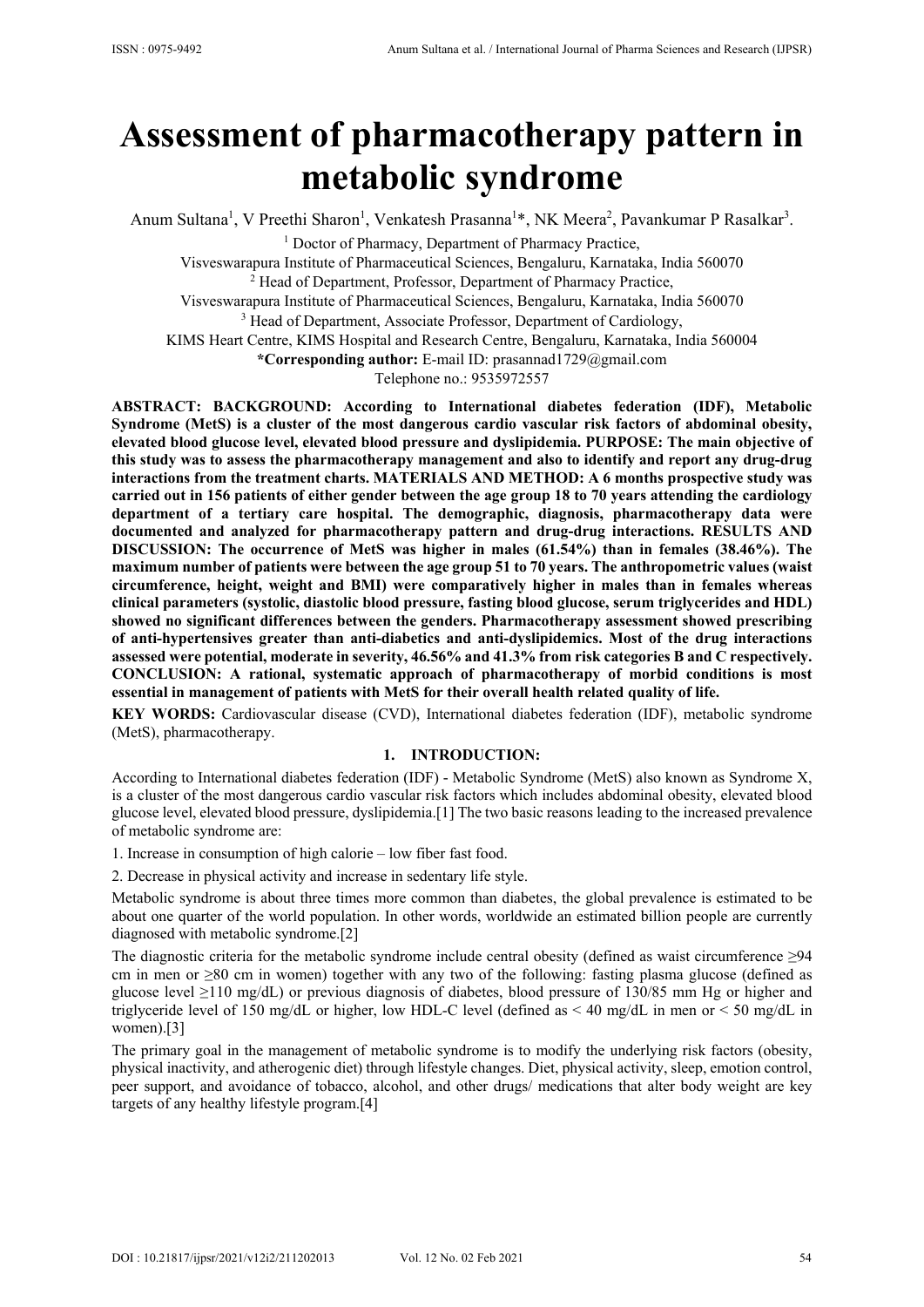# **MANAGEMENT OF INDIVIDUAL COMPONENTS OF METABOLIC SYNDROME:**

**Elevated fasting glucose:** In the metabolic syndrome diagnosis, elevated fasting glucose (≥110mg/dl) includes both IFG (impaired fasting glucose) and type 2 diabetes mellitus. The goals of managing elevated fasting glucose are – to lower fasting glucose in patients with IFG to delay the onset of type 2 diabetes mellitus and to intensively manage type 2 diabetes mellitus using insulin and oral hypoglycemic agents. Metformin, thiazolidinediones and acarbose lower risk of type 2 diabetes mellitus in patients with IFG.[5]

**Elevated blood pressure:** For patients who require blood pressure reduction for general heart disease prevention, or for patients at high risk of the development of coronary artery disease, angiotensin converting enzyme (ACE) inhibitors, angiotensin receptor blockers (ARBs), calcium channel blockers, and thiazide type diuretics are all appropriate as first-line therapy or in combination as necessary.[6] Therapy with beta-blockers can be added to these antihypertensive classes but is primarily used in patients with stable angina, myocardial infarction, or left ventricular systolic dysfunction.[7]

**Atherogenic dyslipidemia:** Apart from lifestyle modification, drug therapy is also considered in patients with atherogenic dylipidemia. Lipid lowering therapy majorly targets LDL cholesterol levels. Statins are usually the first choice of drug which reduces apolipoprotein B-containing lipoproteins. Triglyceride lowering drugs like fibrates and nicotinic acid reduce triglycerides, small LDL particles, non HDL-C; raises HDL-C and reduce risk for atherosclerotic cardiovascular disease (ASCVD).[8, 9]

Since managing individual component of MetS is important so as to prevent the progression of further complications like CVD, stroke etc, this study was carried out for the assessment of pharmacotherapy pattern and drug- drug interactions as the objectives of the study.

### **2. MATERIALS AND METHOD:**

A 6 month prospective observational study was conducted in the cardiology department of a tertiary care teaching hospital in Bangalore, India after approval from Institutional Ethics Committee with a sample size of 156 patients who participated on voluntary basis by giving their consent. Inpatients and outpatients of either gender diagnosed with metabolic syndrome in the age group of 18 -70 years were included. Patients with chronic renal, hepatic diseases, chronic obstructive pulmonary disease, psychiatric condition, polycystic ovary syndrome diagnosed, terminal illnesses were excluded.

During the study, patients' case sheets were reviewed and consenting patients were interviewed personally for the collection of data which were recorded in self designed data collection form. Data like demographic details, presenting complaints, past medical and medication history, family and social history, anthropometric data, clinical parameters, details on pharmacotherapy were obtained. The case sheets were assessed for drug-drug interactions using databases like Lexicomp, Stockleys drug interaction with respect to mechanism, severity and risk rating.

**ANALYSIS OF DATA:** Descriptive statistics in terms of number and percentage was used to assess the demographic data and pharmacotherapy pattern of drugs, the quantitative parameters of anthropometric data and laboratory measurements were assessed and reported in terms of Mean ± SD, and the results are presented at 5% level of significance.

# **3. RESULTS:**

On classification into IP and OP, out of 156 patients, 61.54% were outpatients and 38.46% were inpatients. Out of 96 outpatients, 36.46% subjects were female and 63.54% were male. Out of 60 inpatients, 41.67% subjects were female and 58.33% were male. Majority of the patients had lower level of education and no occupation.

Current diagnosis of the patients showed that, 32.26% patients had Type 2 DM, 34.37% had hypertension, 7.58% had dyslipidemia and 20.08% had IHD. 78% patients had both DM and hypertension whereas only 12.8% patients had Type 2 DM, hypertension and Dyslipidemia. 47.98% had past medical history of DM and 48.99% had hypertension, almost all patients had past medication history and were taking anti-diabetic and anti-hypertensive drugs respectively.

In our study 73.72% patients were found to have no habits of addiction like smoking, drinking alcohol, chewing tobacco, drug abuse, etc., indicating higher awareness about the ill effects of such habits. The diagnosis of patients was based on IDF criteria, Table I summarizes the parameters of age, gender as well as IDF criteria parameters in terms of mean  $\pm$  SD.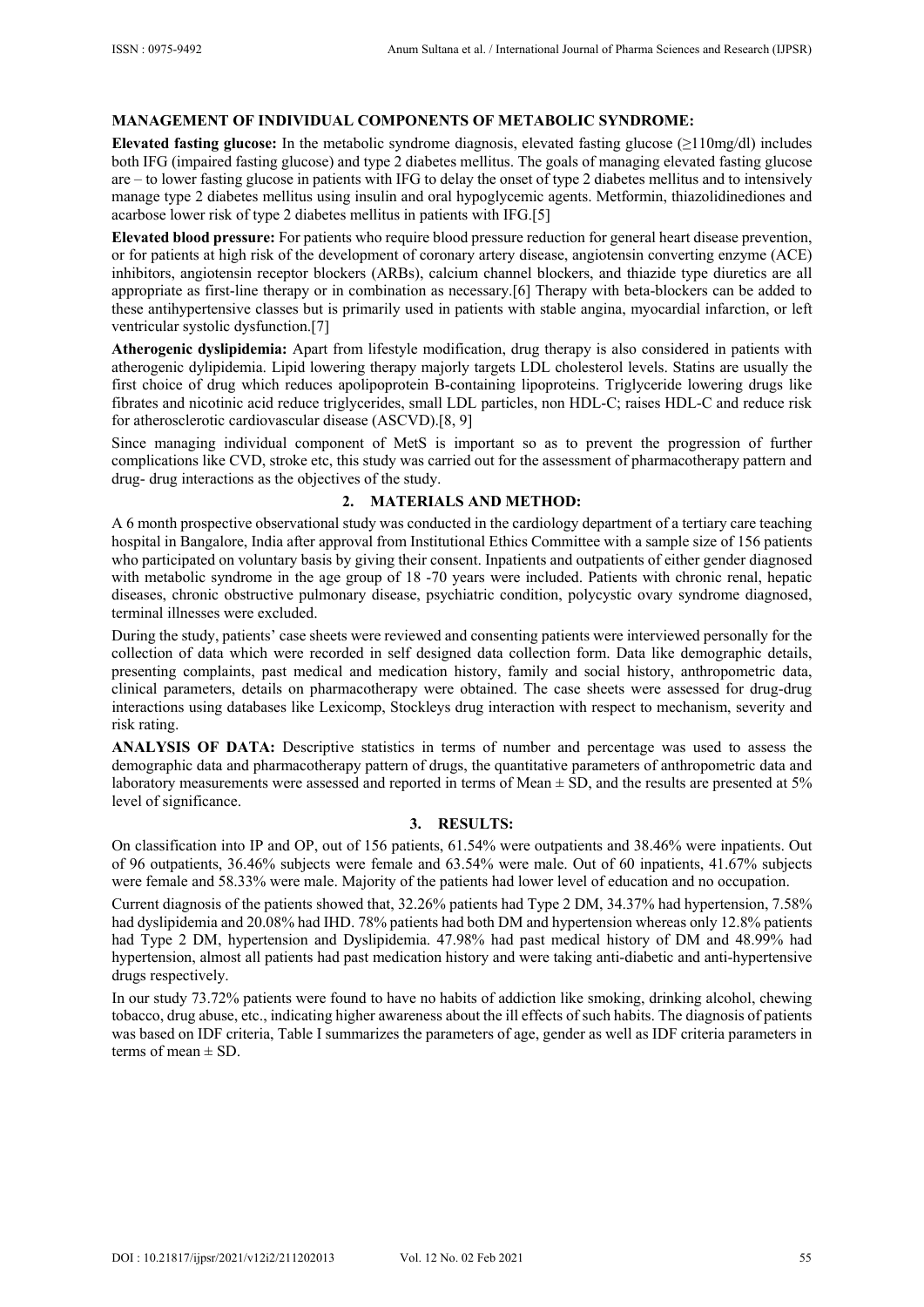| <b>Parameters</b> | Female $(n=60)$    |             | Male $(n=96)$       |             | $\boldsymbol{P}$ |
|-------------------|--------------------|-------------|---------------------|-------------|------------------|
|                   | $Mean \pm SD$      | Range/value | Mean $\pm$ SD       | Range/value |                  |
| Age (years)       | $59.6 \pm 8.67$    | 18-70       | $58.85 \pm 9.00$    | 18-70       | 0.41             |
| $WC$ (cm)         | $100.68 \pm 9.23$  | $\geq 80$   | $101.61 \pm 9.47$   | $>94$       | 0.58             |
| $FBS$ (mg/dl)     | $147.21 \pm 40.78$ | $\geq 110$  | $151.64 \pm 42.09$  | $\geq 110$  | 0.52             |
| $SBP$ (mmHg)      | $147.78 \pm 23.81$ | $\geq$ 130  | $144.04 \pm 19.7$   | $\geq$ 130  | 0.31             |
| $DBP$ (mmHg)      | $89.65 \pm 10.02$  | $\geq 85$   | $88.85 \pm 11.26$   | $\geq 85$   | 0.64             |
| $TG \, (mg/dl)$   | $203.16 \pm 37.42$ | $\geq$ 150  | $235.17 \pm 114.04$ | $\geq$ 150  | 0.18             |
| $HDL$ (mg/dl)     | $35.3 \pm 8.2$     | $\leq 50$   | $28.85 \pm 8.5$     | $\leq 40$   | 0.01             |

Table I: Mean  $\pm$  SD of Age and IDF criteria parameters between genders.

n= number, SD= standard deviation, *P*= Probability value (P ˂ 0.01) at 5% level of significance, WC= waist circumference, FBS= fasting blood glucose, SBP= systolic blood pressure, DBP= diastolic blood pressure, TG= triglycerides, HDL= high density lipoprotein.

The overall pharmacotherapy assessment showed that the prescribing of anti-hypertensives was greater than antidiabetics or anti-dyslipidemics in both IP and OP whereas the prescribing of other drugs like anti-platelets aggregating agents, anti-coagulants, nitro vasodilators, antibiotics and PPI were found to be greater in IP rather than OP. (Table II)

| <b>CLASS OF DRUG</b>  |                                     | <b>OP</b> |               | $\mathbf{I}$ |               |
|-----------------------|-------------------------------------|-----------|---------------|--------------|---------------|
|                       |                                     | N         | $\frac{0}{0}$ | N            | $\frac{0}{0}$ |
| <b>Anti-Diabetics</b> |                                     | 101       | 22.39         | 69           | 17.83         |
| Anti-Hypertensives    |                                     | 161       | 35.7          | 120          | 31.01         |
| Anti-Dyslipidemics    |                                     | 91        | 20.18         | 59           | 15.25         |
| <b>OTHERS</b>         | Anti-Platelet aggregating<br>agents | 50        | 11.09         | 42           | 10.85         |
|                       | <b>Anti-Coagulants</b>              | 1         | 0.22          | 8            | 2.07          |
|                       | <b>Nitro vasodilators</b>           | 19        | 4.21          | 18           | 4.65          |
|                       | <b>Antibiotics</b>                  | 5         | 1.11          | 40           | 10.34         |
|                       | <b>PPI's</b>                        | 23        | 5.1           | 31           | 8.01          |

Table II: Pharmacotherapy pattern.

N= frequency of drug usage, OP= outpatient, IP= inpatient, PPI's= proton pump inhibitors.

145 patients were diabetic and the total frequency of prescribing of antidiabetic drugs were 101 in OP and 69 in IP. The drugs were administered as either monotherapy or in combination. The most commonly used drug in monotherapy was insulin (22.77% in OP and 69.57 % in IP) whereas in combination therapy, Glimepiride and metformin (43.56 % in OP and 15.94% in IP) was the preferred and most commonly used drugs in two drug combination while glimepiride, metformin and voglibose (9.90 % in OP and 4.35% in IP) were the preferred drugs in three drug combination.

154 patients were hypertensive and the total frequency of prescribing of antihypertensive drugs were 161 in OP and 120 in IP. The most commonly used drugs in monotherapy were metoprolol (25.47 % in OP and 16.67 % in IP), furosemide (4.97% in OP and 30 % in IP) and telmisartan (14.29% in OP and 8.33% in IP) whereas in combination therapy, torsemide and spironolactone (14.91% in OP and 5% in IP) and telmisartan and metoprolol (8.70% in OP and 3.33% in IP) were the preferred and most commonly used drugs in two drug combination whereas telmisartan, amlodipine and hydrochlorothiazide (1.86% in OP and 2.50% in IP) was the only three drug combination used.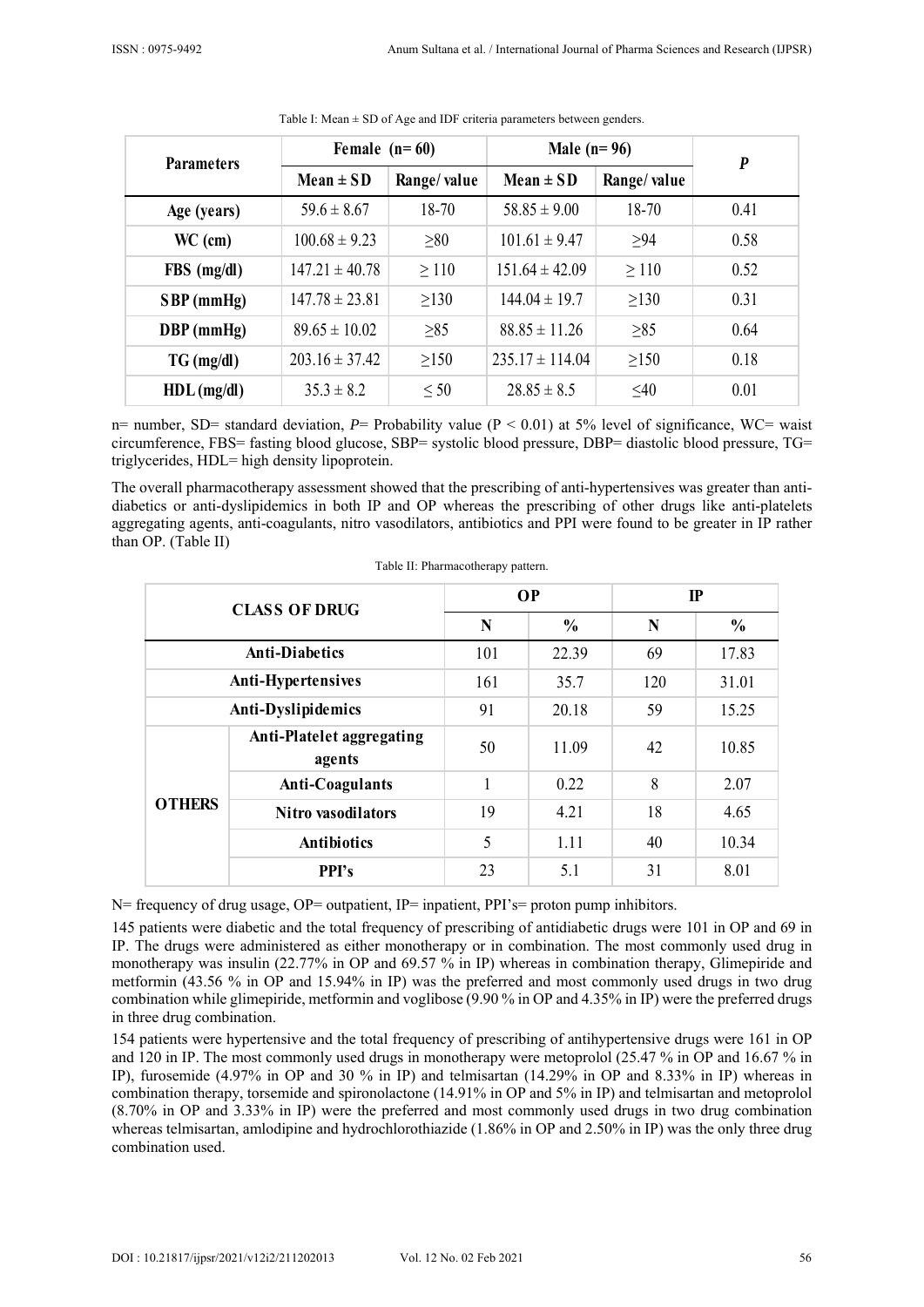34 patients were dyslipidemics and the total frequency of prescribing of antidyslipidemic drugs were 91 in OP and 59 in IP. The most commonly used drugs in monotherapy was atorvastatin (19.78% in OP and 30.51% in IP) and rosuvastatin (19.78% in OP and 20.34 % in IP) whereas in combination therapy, anti dyslipidemic drug was given along with anti-platelet aggregating drug, which included atorvastatin with aspirin (15.38% in OP and 11.86% in IP) in two drug combination and rosuvastatin with aspirin and clopidogrel (28.57% in OP and 22.03% in IP) in three drug combination.

The pharmacotherapy was assessed for drug-drug interactions and 288 potential interactions were observed. The drug interactions were classified based on the severity as major (24 interactions), moderate (220 interactions) and minor (44 interactions) (Fig. I) which were either pharmacodynamic or pharmacokinetic in nature. Risk rating of the drug interactions were assessed using lexicomp and is summarized in Table III.



Figure 1: Classification of severity of drug interactions amongst IP and OP.

= OP, Outpatients.

 **=** IP, Inpatients.

 **X axis:** Severity of interaction (Minor, Moderate, Major and None).

**Y axis:** Percentage (%) of drug interactions.

Table III: Risk rating categories of drug interactions.

| <b>Risk rating</b> | <b>Action taken</b> | N   |
|--------------------|---------------------|-----|
| A                  | No interaction      | 34  |
| B                  | No action needed    | 150 |
| C                  | Monitor therapy     | 133 |
| D                  | Modify regimen      | 5   |
|                    | A void combination  |     |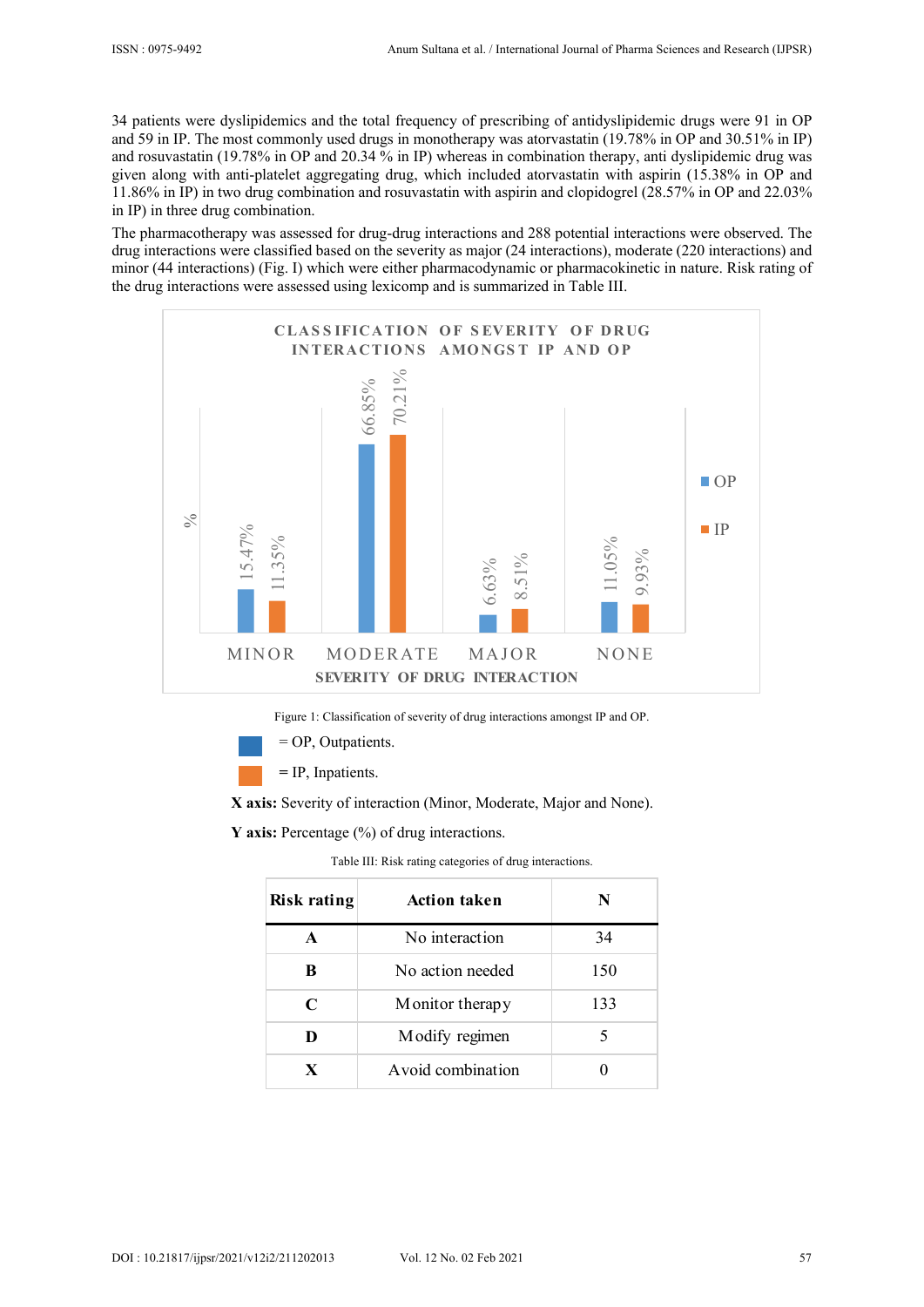#### **4. DISCUSSION:**

Each component of MetS is an individual risk factor for occurrence of CVD (IHD, MI, stroke etc), hence it becomes necessary to assess the appropriateness of pharmacotherapy of these individual components of MetS.

Comparing both IP and OP, it was found that the occurrence of the metabolic syndrome is greater in male 61.54% than in female 38.46% subjects. A similar study which analyzed prevalence of MetS in Urban India by Sawant A et al. showed that prevalence of MetS in males was higher than female, whereas in other studies in India, MetS prevalence was found to be higher in female than in males.[10]

We observed that, nearly half of the total sample population were between the age group 61 to 70 years and as age increased the number of patients with MetS also increased. Swastika K et al. found significantly higher prevalence of MetS in the elderly group ( $\geq 60$  years) than the younger age group ( $\leq 60$  years).[11]

Patient's knowledge, education level and active lifestyle play a large role in preventing and managing the components of MetS. It was found that majority of patients with MetS had a lower education level.

It was found that almost all patients had DM and Hypertension as they are the major contributors of MetS. The presence of DM and hypertension was found to be higher in patients aged between 51 to 70 years. More than half of the study population was diagnosed with IHD as a result of complication of MetS. 91.25 % of the study population either had no family history or failed to report due to lack of recall. Only 10 out of 156 patients have reported a family history of DM and hypertension.

A study by Slagter N S et al. stated that heavy alcohol consumption and moderate to heavy smokers had a higher prevalence of MetS, regardless of the amount of alcohol consumed. Smoking and alcohol consumption further worsens MetS and plays a role as major risk factor for cardiovascular events.[12] In our study 73.72% patients were found to have no habits of addiction.

The IDF criteria parameters showed no significant differences between males and females. A similar study by Sharma R et al. which aimed to determine the prevalence of MetS using two different criteria (IDF add NCEP-ATP III) showed no significant differences of clinical parameter between males and females.[13]

Pharmacotherapy assessment showed the prescribing of antihypertensives greater than anti diabetics or anti dyslipidemics in both IP and OP whereas the prescribing of other drugs like anti-platelet aggregating agents, anticoagulants, nitro vasodilators, antibiotics and PPI were found to be greater in IP rather than OP.

According to therapeutic approach for individual component of MetS by IDF, the first line therapy for insulin resistance and hyperglycemia is insulin and metformin whereas acarbose is the drug of choice used to delay the development of T2DM in people with impaired glucose tolerance.[1] The therapy used in the management of diabetes in our study was according to IDF management guidelines. Choice of anti-hypertensives were according to the IDF guidelines, as use of beta blockers was higher as it is primarily used in patients with cardiovascular risks like stable angina, myocardial infarction, IHD and left ventricular systolic dysfunction.[8]

Anti-dyslipidemic drugs like atorvastatin, rosuvastatin were given for patients with dyslipidemia whereas for patients with CVD, anti- dyslipidemics were given in combination with anti-platelet aggregating agents like aspirin, clopidegrel.

The drug interactions in the treatment chart were assessed and 288 potential interactions were found, out of which 263 were pharmacodynamic and 25 were pharmacokinetic in nature. The major interacting drugs were aspirin with enoxaparin, spironolactone with telmisartan, propranolol with clonidine. Most of the moderate drug interactions were caused by aspirin with insulin, glimepiride, metoprolol, telmisartan and unfractioned heparin.

46.58% of the interactions were falling under risk rating category B, which did not require any action and they were minor in severity.

41.30% of the interactions were under risk rating category C which required therapy monitoring, in which most of them were moderate in severity. Ex- Concomitant use of anti-diabetic drugs like insulin, glimepiride along with torsemide results in hyperglycemia. Since torsemide is a hyperglycemia-associated agent, it diminishes the therapeutic effect of insulin and glimepiride. Thus, monitoring of blood glucose levels frequently becomes necessary. Though few interactions were major in severity, they required only therapy monitoring. For example, routine combined use of an angiotensin II blockers like telmisartan with aldosterone antagonist such as spironolactone can lead to clinically important hyperkalemia as telmisartan may enhance the hyperkalemic effect of potassium sparing diuretics and therefore extra caution is to be taken in patients who have other potential risk factors for hyperkalemia such as decreased renal function and diabetes. Concomitant use of aspirin with enoxaparin increases the risk of bleeding and this can be managed by closely monitoring the CBC, PTT, INR levels.